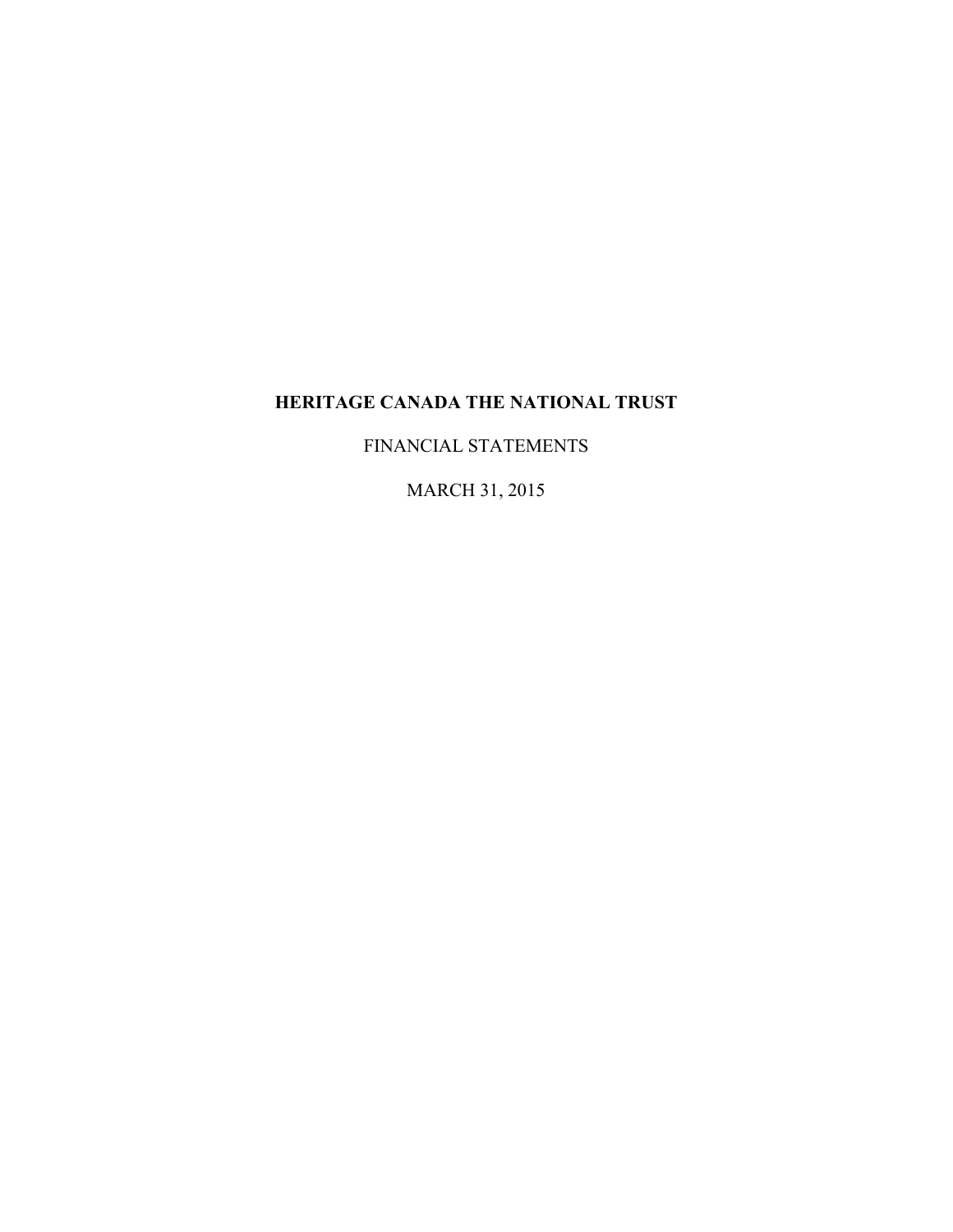#### TABLE OF CONTENTS

# PAGE

| <b>Independent Auditor's Report</b>    |                |
|----------------------------------------|----------------|
| <b>Financial Statements</b>            |                |
| <b>Statement of Operations</b>         | 3              |
| Statement of Changes in Net Assets     | $\overline{4}$ |
| <b>Statement of Financial Position</b> | 5              |
| <b>Statement of Cash Flows</b>         | 6              |
| Notes to the Financial Statements      | $\tau$         |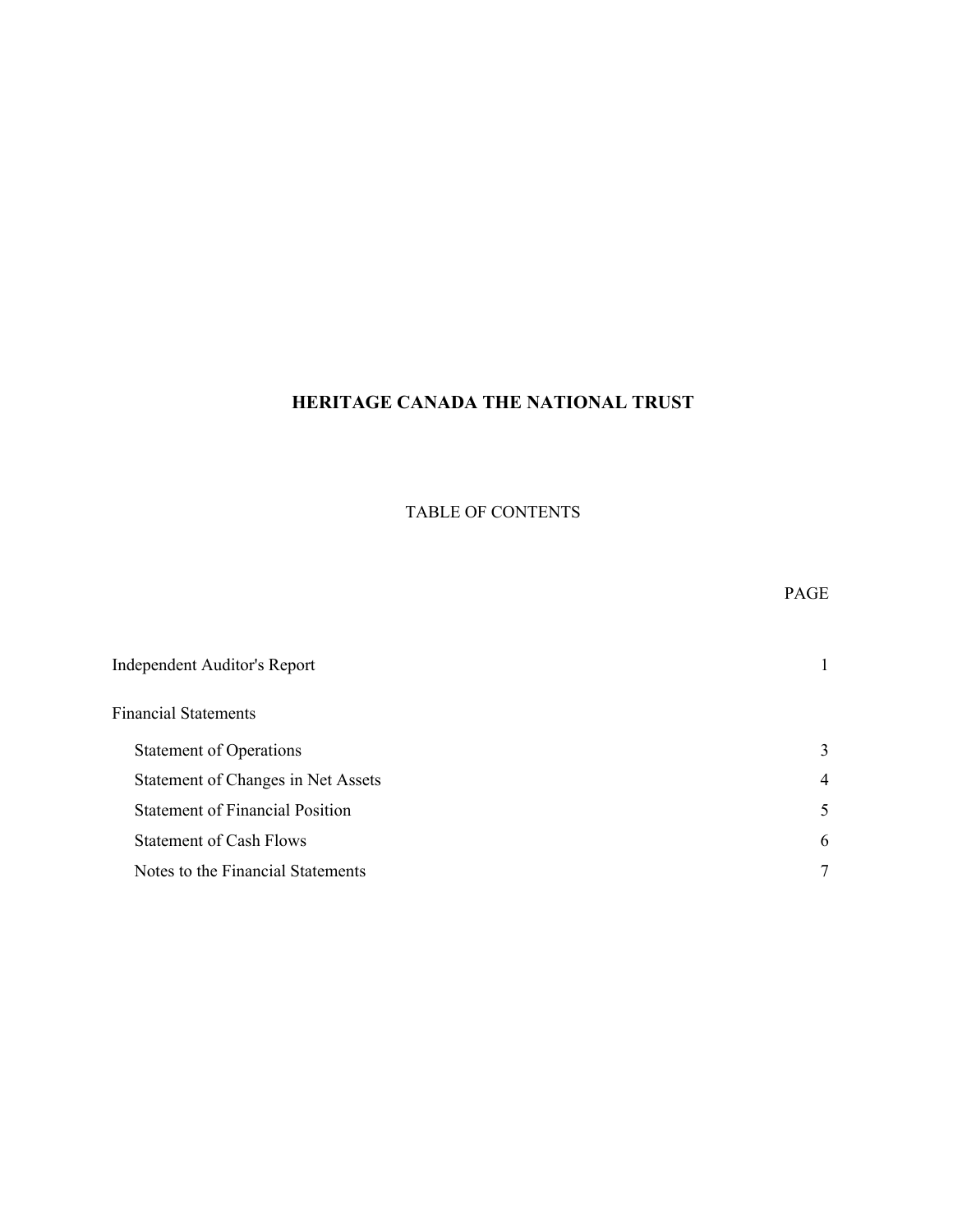#### **INDEPENDENT AUDITOR'S REPORT**

To the Members of Heritage Canada The National Trust

We have audited the accompanying financial statements of Heritage Canada The National Trust, which comprise the statement of financial position as at March 31, 2015, and the statements of operations, changes in net assets and cash flows for the year then ended, and a summary of significant accounting policies and other explanatory information.

#### *Management's Responsibility for the Financial Statements*

Management is responsible for the preparation and fair presentation of these financial statements in accordance with Canadian accounting standards for not-for-profit organizations, and for such internal control as management determines is necessary to enable the preparation of financial statements that are free from material misstatement, whether due to fraud or error.

#### *Auditor's Responsibility*

Our responsibility is to express an opinion on these financial statements based on our audit. We conducted our audit in accordance with Canadian generally accepted auditing standards. Those standards require that we comply with ethical requirements and plan and perform the audit to obtain reasonable assurance about whether the financial statements are free from material misstatement.

An audit involves performing procedures to obtain audit evidence about the amounts and disclosures in the financial statements. The procedures selected depend on the auditor's judgment, including the assessment of the risks of material misstatement of the financial statements, whether due to fraud or error. In making those risk assessments, the auditor considers internal control relevant to the entity's preparation and fair presentation of the financial statements in order to design audit procedures that are appropriate in the circumstances, but not for the purpose of expressing an opinion on the effectiveness of the entity's internal control. An audit also includes evaluating the appropriateness of accounting policies used and the reasonableness of accounting estimates made by management, as well as evaluating the overall presentation of the financial statements.

We believe that the audit evidence we have obtained is sufficient and appropriate to provide a basis for our audit opinion.



**OTTAWA** 400-1420 place Blair Place Ottawa ON K1J9L8

T 613 745-8387 F 613 745-9584

**BHD/IAPA** Nos partenaires canadiens et internationaux Our Canadian and International Partners

Comptables professionnels agréés **Chartered Professional Accountants** 

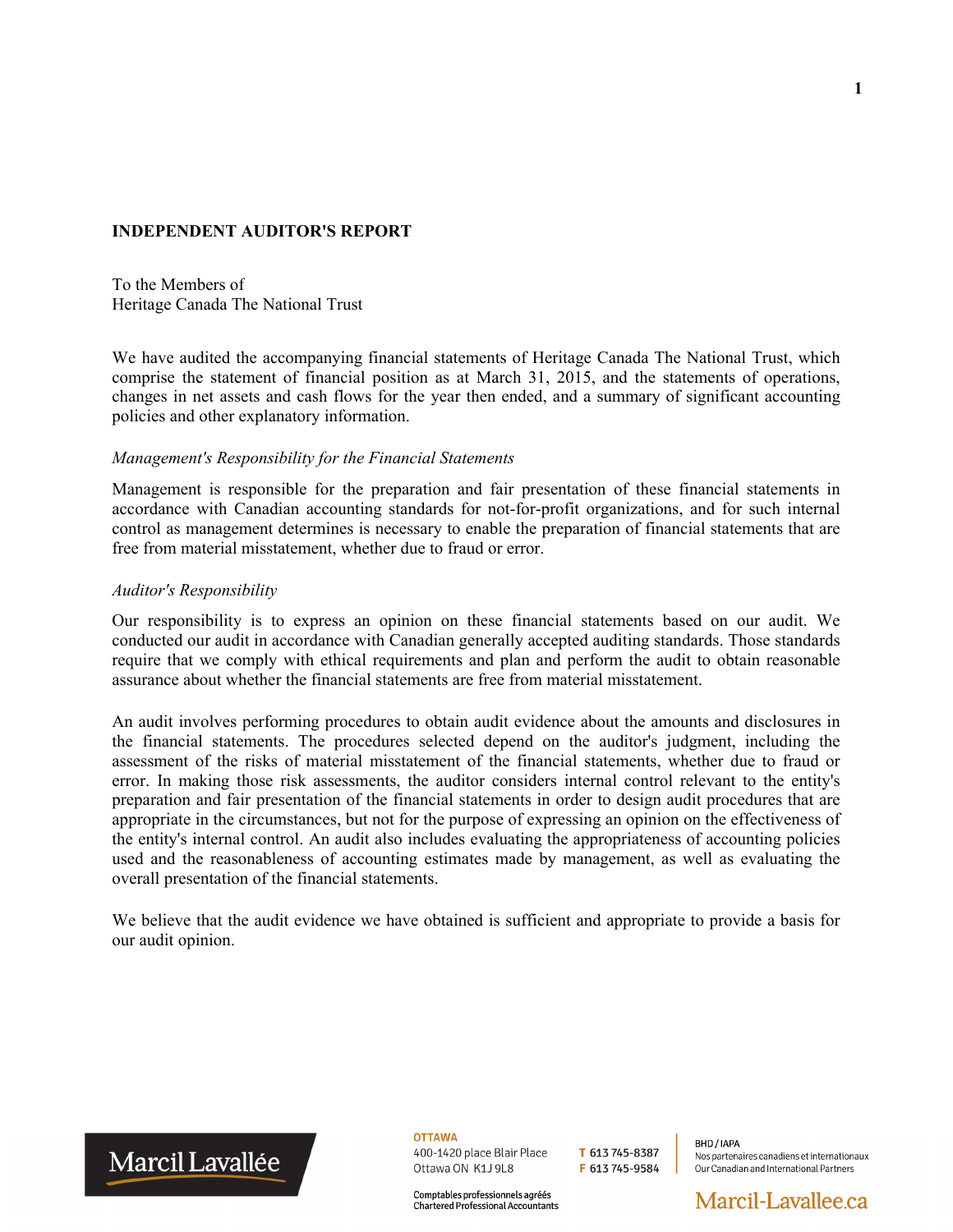*Opinion*

In our opinion, the financial statements present fairly, in all material respects, the financial position of Heritage Canada The National Trust as at March 31, 2015, and the results of its operations and its cash flows for the year then ended in accordance with Canadian accounting standards for not-for-profit organizations.

Marcil Lavattée

Chartered Professional Accountants, Licensed Public Accountants

Ottawa, Ontario June 4, 2015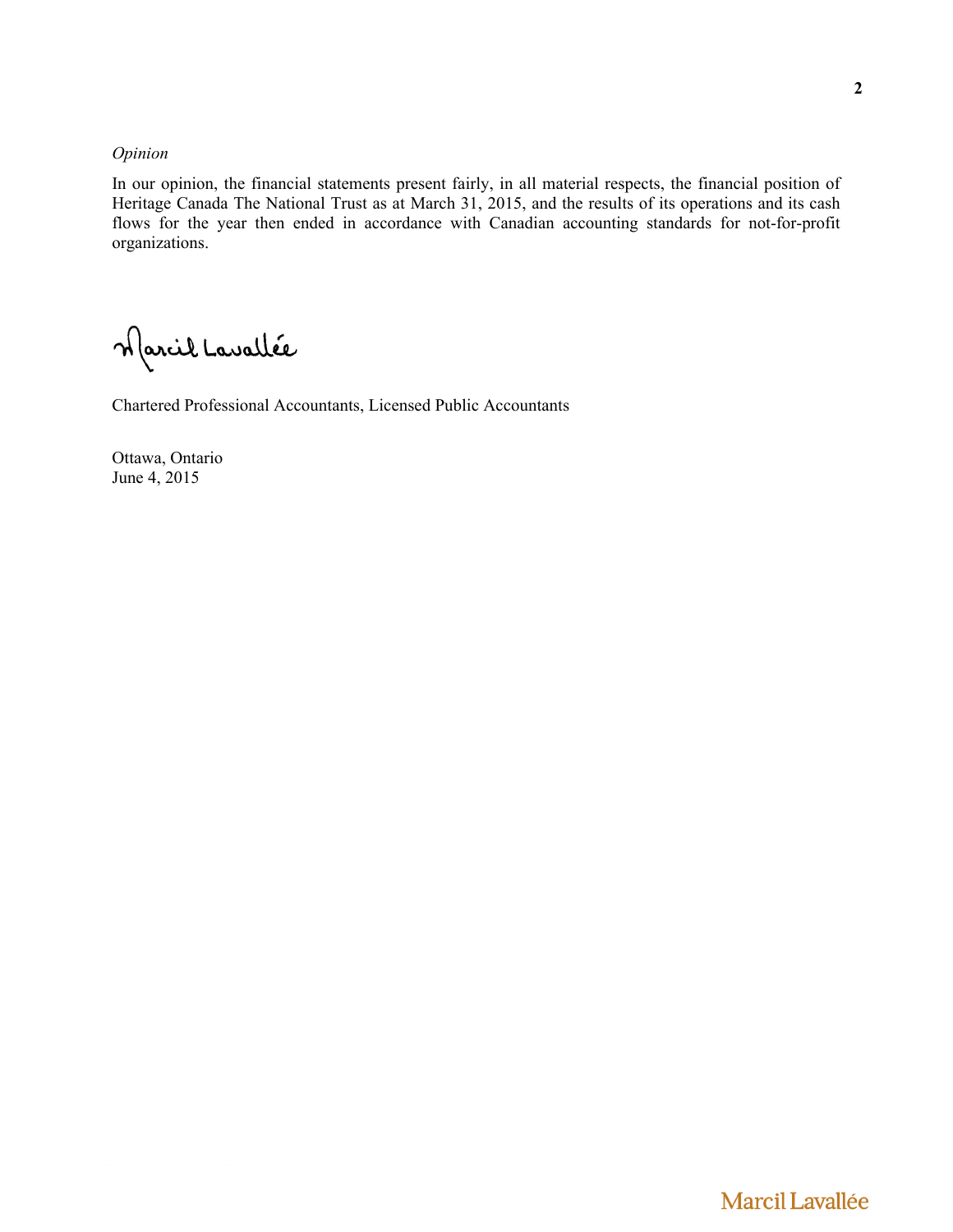# **STATEMENT OF OPERATIONS**

| <b>FOR THE YEAR ENDED MARCH 31, 2015</b>                                 |             |           | $\mathbf{3}$    |
|--------------------------------------------------------------------------|-------------|-----------|-----------------|
|                                                                          |             | 2015      | 2014            |
| <b>REVENUE</b>                                                           |             |           |                 |
| YCW contribution (Note 10)                                               | $\mathbf S$ | 287,190   | \$<br>273,950   |
| Donations and bequests                                                   |             | 208,671   | 58,681          |
| Grants, contributions and sponsorships                                   |             | 113,475   | 165,930         |
| Memberships                                                              |             | 88,138    | 77,918          |
| Conference registrations                                                 |             | 66,849    | 90,960          |
| Contracts                                                                |             | 43,794    | 33,440          |
| Property                                                                 |             | 28,860    | 28,860          |
| Other                                                                    |             | 8,073     | 7,756           |
| Publications                                                             |             | 93        | 1,164           |
| <b>TOTAL REVENUE FROM OPERATIONS BEFORE</b><br><b>INVESTMENT REVENUE</b> |             | 845,143   | 738,659         |
| Investment revenue (Note 3)                                              |             | 2,348,410 | 2,643,009       |
|                                                                          |             | 3,193,553 | 3,381,668       |
| <b>EXPENSES</b>                                                          |             |           |                 |
| Programs (leadership, policy, regeneration)                              |             | 828,839   | 603,890         |
| YCW (Note 10)                                                            |             | 287,190   | 273,950         |
| Management and administration                                            |             | 229,995   | 229,973         |
| Investment management                                                    |             | 184,320   | 166,906         |
| Property                                                                 |             | 142,218   | 126,092         |
| Communications                                                           |             | 139,495   | 200,273         |
| Governance                                                               |             | 132,181   | 119,363         |
| Publications                                                             |             | 124,448   | 114,880         |
|                                                                          |             | 2,068,686 | 1,835,327       |
| <b>EXCESS OF REVENUE OVER EXPENSES</b>                                   | \$          | 1,124,867 | \$<br>1,546,341 |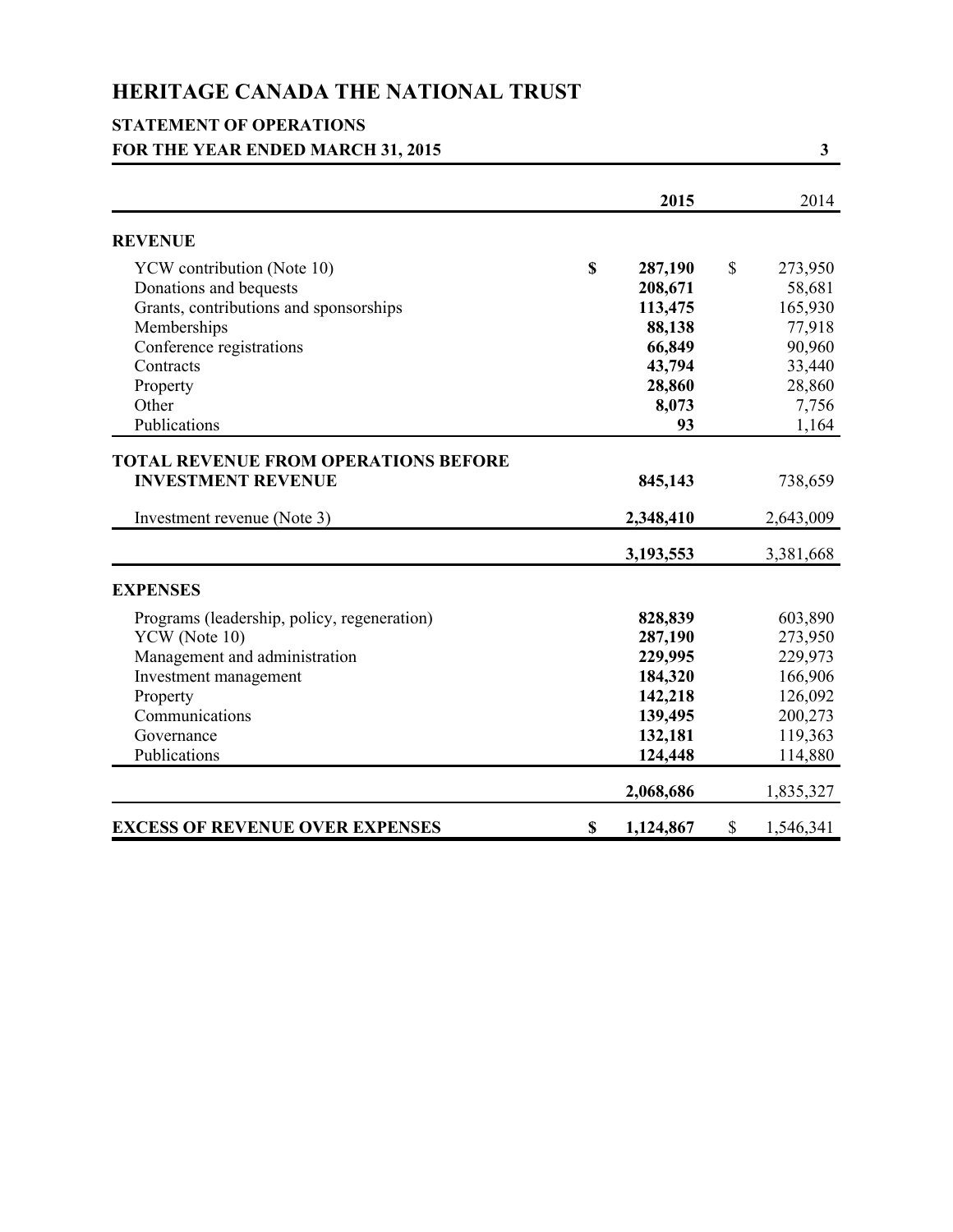# **STATEMENT OF CHANGES IN NET ASSETS FOR THE YEAR ENDED MARCH 31, 2015 4**

## **NON-ENDOWMENT**

|                                             |    | <b>Unrestricted</b> |   | <b>Invested</b><br>in capital<br>assets | <b>Invested</b><br>in heritage<br>and other<br>properties |   | Runciman<br><b>Endowment</b><br><b>Fund for</b><br>Heritage<br><b>Conservation</b> |    | 2015      |    | 2014      |
|---------------------------------------------|----|---------------------|---|-----------------------------------------|-----------------------------------------------------------|---|------------------------------------------------------------------------------------|----|-----------|----|-----------|
| <b>BALANCE, BEGINNING</b><br><b>OF YEAR</b> | S. | 5,686,608           | S | 31,581                                  | \$<br>150,447                                             | S | 145,103                                                                            | S. | 6,013,739 | \$ | 4,467,398 |
| Excess of revenue over<br>expenses          |    | 1,145,128           |   | (12, 277)                               |                                                           |   | (7,984)                                                                            |    | 1,124,867 |    | 1,546,341 |
| Acquisition of<br>capital assets            |    | (12,987)            |   | 12,987                                  |                                                           |   | $\blacksquare$                                                                     |    |           |    |           |
| <b>BALANCE, END</b><br><b>OF YEAR</b>       | S. | 6,818,749           | S | 32.291                                  | \$<br>150,447                                             | S | 137,119                                                                            | S. | 7,138,606 | S  | 6,013,739 |

#### **ENDOWMENT**

|                                           | Heritage<br>Canada The                            |      |      |
|-------------------------------------------|---------------------------------------------------|------|------|
|                                           | <b>National Trust</b>                             | 2015 | 2014 |
| <b>BALANCE, BEGINNING AND END OF YEAR</b> | $$13,180,511 \quad $13,180,511 \quad $13,180,511$ |      |      |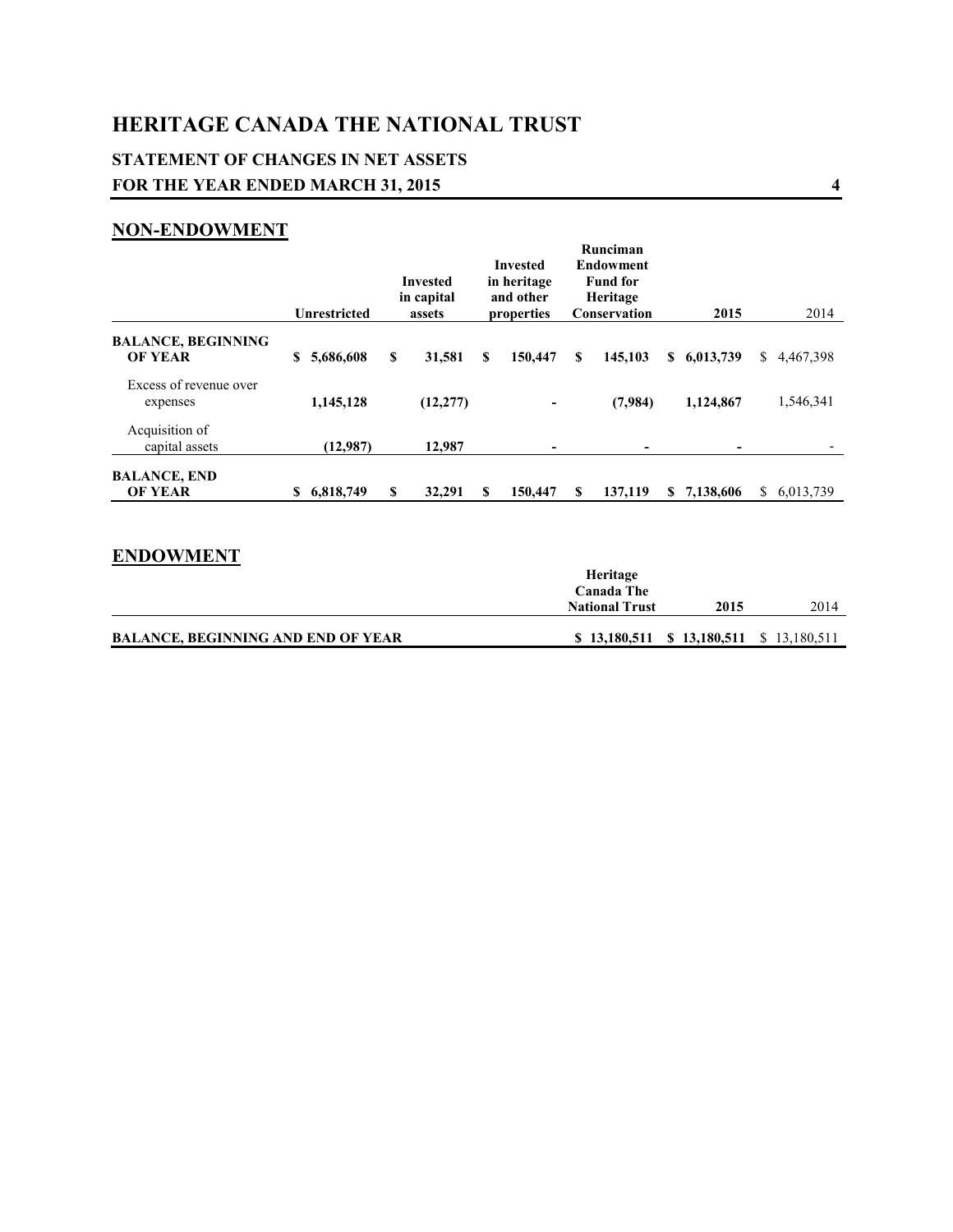#### **STATEMENT OF FINANCIAL POSITION**

**MARCH 31, 2015 5**

|                                                                                                        | 2015                                      | 2014                                      |
|--------------------------------------------------------------------------------------------------------|-------------------------------------------|-------------------------------------------|
| <b>ASSETS</b>                                                                                          |                                           |                                           |
| <b>CURRENT ASSETS</b><br>Cash<br>Accounts receivable (Note 4)<br>Grants receivable<br>Prepaid expenses | \$<br>120,629<br>117,938<br>691<br>48,660 | \$<br>95,657<br>62,610<br>6,500<br>50,459 |
|                                                                                                        | 287,918                                   | 215,226                                   |
| <b>INVESTMENTS</b> (Note 5)                                                                            | 20,259,012                                | 19,003,439                                |
| <b>CAPITAL ASSETS</b> (Note 6)                                                                         | 32,291                                    | 31,581                                    |
| <b>HERITAGE AND OTHER PROPERTIES (Note 7)</b>                                                          | 150,447                                   | 150,447                                   |
|                                                                                                        | 20,441,750                                | 19,185,467                                |
|                                                                                                        | \$<br>20,729,668                          | \$<br>19,400,693                          |
| <b>LIABILITIES</b>                                                                                     |                                           |                                           |
| <b>CURRENT LIABILITIES</b><br>Accounts payable and accrued liabilities<br>Deferred revenue (Note 8)    | \$<br>173,786<br>236,765                  | \$<br>157,883<br>48,560                   |
|                                                                                                        | 410,551                                   | 206,443                                   |
| <b>NET ASSETS</b>                                                                                      |                                           |                                           |
| <b>NON-ENDOWMENT</b><br>Unrestricted<br>Internal restrictions (Note 9)                                 | 6,818,749                                 | 5,686,608                                 |
| Invested in capital assets                                                                             | 32,291                                    | 31,581                                    |
| Invested in heritage and other properties<br>Runciman Endowment Fund for Heritage Conservation         | 150,447<br>137,119                        | 150,447<br>145,103                        |
|                                                                                                        | 7,138,606                                 | 6,013,739                                 |
| <b>ENDOWMENT</b> (Note 9)                                                                              |                                           |                                           |
| Heritage Canada The National Trust                                                                     | 13,180,511                                | 13,180,511                                |
|                                                                                                        | 20,319,117                                | 19,194,250                                |
|                                                                                                        | \$<br>20,729,668                          | \$<br>19,400,693                          |

*Contractual obligations* (Note 14)

ON BEHALF OF THE BOARD

BEHALF OF THE BOARD<br>1 redevendu \_ Director Jon Whin is 2 Director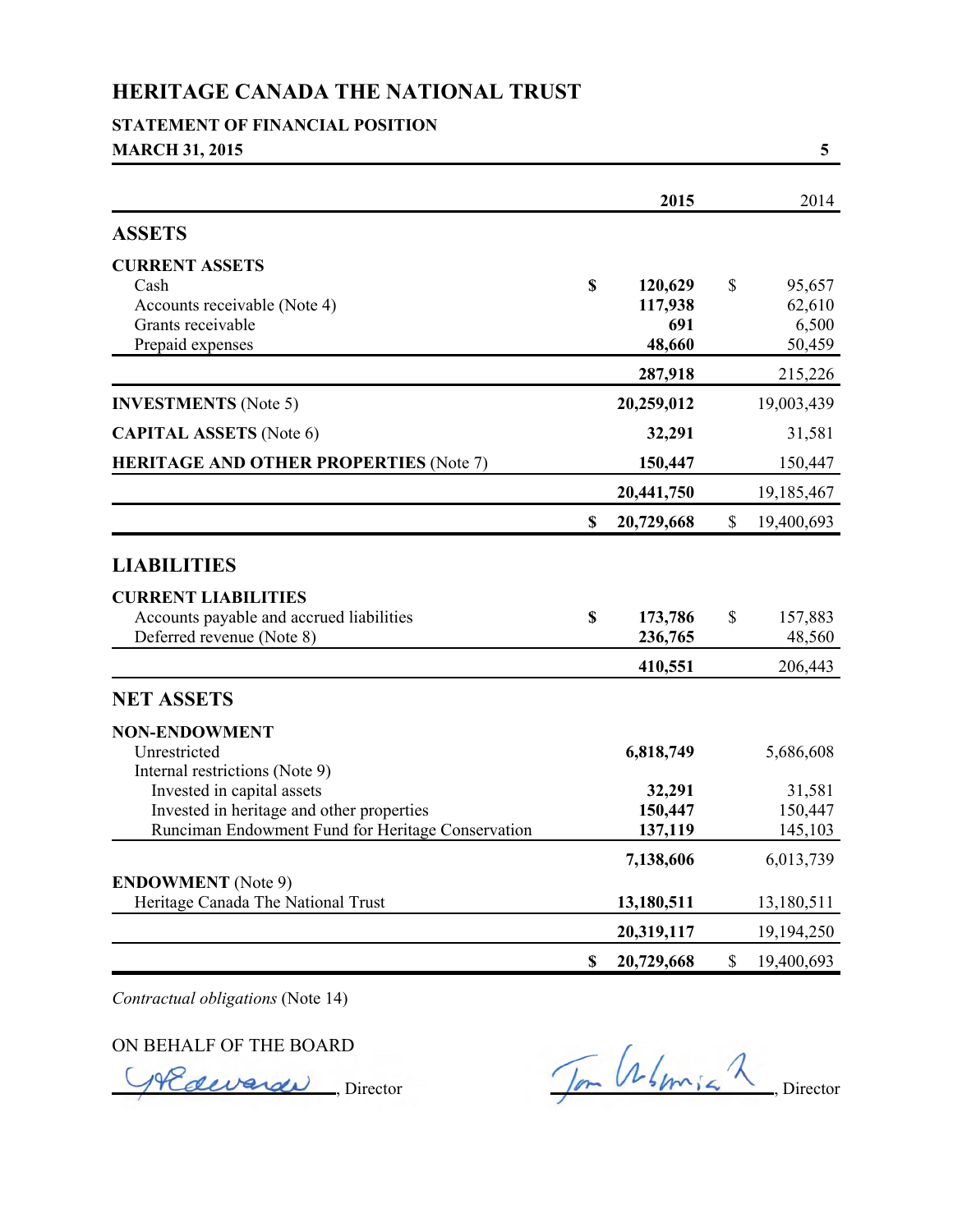## **STATEMENT OF CASH FLOWS**

# **FOR THE YEAR ENDED MARCH 31, 2015 6**

|                                                            | 2015            | 2014            |
|------------------------------------------------------------|-----------------|-----------------|
| <b>OPERATING ACTIVITIES</b>                                |                 |                 |
| Excess of revenue over expenses<br><b>Adjustments for:</b> | \$<br>1,124,867 | \$<br>1,546,341 |
| Unrealized gains on investments                            | (491, 148)      | (1,462,450)     |
| Amortization of capital assets                             | 10,522          | 9,053           |
| Loss on disposal of capital assets                         | 1,485           | 367             |
|                                                            | 645,726         | 93,311          |
| Net change in non-cash working capital items:              |                 |                 |
| Accounts receivable                                        | (55,328)        | (13, 490)       |
| Grants receivable                                          | 5,809           | 20,352          |
| Prepaid expenses                                           | 1,799           | (13,806)        |
| Accounts payable and accrued liabilities                   | 15,903          | 77              |
| Deferred revenue                                           | 188,205         | (7, 721)        |
|                                                            | 802,114         | 78,723          |
| <b>INVESTING ACTIVITIES</b>                                |                 |                 |
| Acquisition of investments                                 | (1,859,319)     | (1,182,580)     |
| Disposal of investments                                    | 1,094,894       | 1,195,773       |
| Acquisition of capital assets                              | (12,987)        | (5,842)         |
| Proceeds from disposal of capital assets                   | 270             |                 |
| Investment in heritage properties                          |                 | (35, 429)       |
|                                                            | (777, 142)      | (28,078)        |
| <b>INCREASE IN CASH</b>                                    | 24,972          | 50,645          |
| <b>CASH, BEGINNING OF YEAR</b>                             | 95,657          | 45,012          |
| <b>CASH, END OF YEAR</b>                                   | \$<br>120,629   | \$<br>95,657    |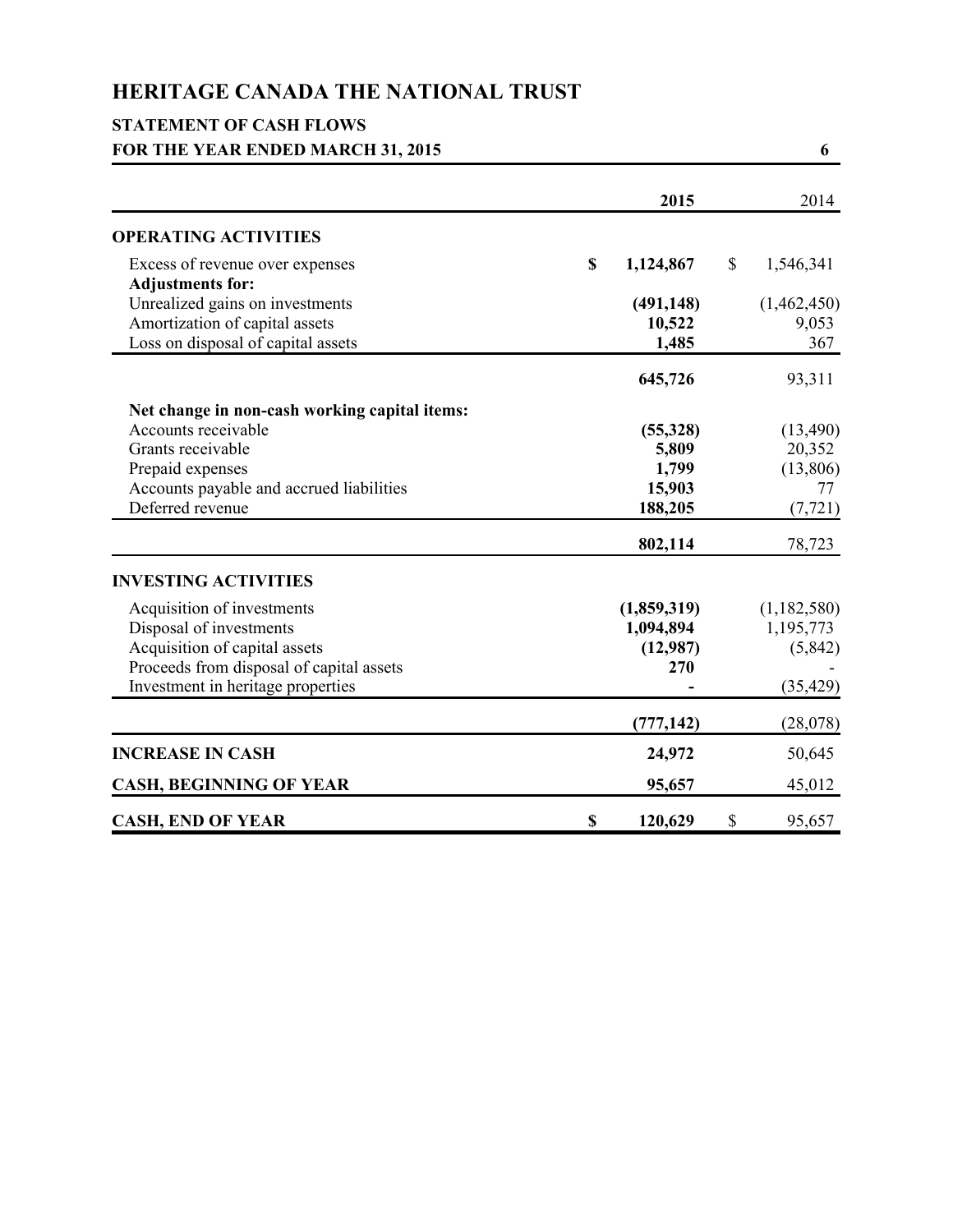### **NOTES TO THE FINANCIAL STATEMENTS MARCH 31, 2015 7**

#### **1. STATUTE AND NATURE OF OPERATIONS**

Heritage Canada The National Trust (the National Trust) is incorporated as a not-for-profit organization under the Canada Not-for-profit Corporations Act. It is a registered charity for income tax purposes and, as such, is exempt from income tax.

The objects of the National Trust are to conserve and promote the conservation of Canada's historic and culturally significant places and communities, to educate and engage the people of Canada in the conservation and appreciation of heritage buildings, landscapes, natural areas and communities, and to advance education by providing publicly available scholarships, bursaries and other forms of financial assistance to Canadian students or young professionals pursuing studies or working in heritage conservation or a related field.

#### **2. SIGNIFICANT ACCOUNTING POLICIES**

The National Trust applies Canadian accounting standards for not-for-profit organizations (ASNFPO) in Part III of the CPA Canada Handbook – Accounting.

#### **Use of estimates**

The preparation of financial statements in compliance with the ASNFPO requires management to make estimates and assumptions that affect the reported amounts of assets and liabilities and the reported amounts of revenues and expenses for the periods covered. The main estimate relates to the useful life of capital assets.

#### **Revenue recognition**

The National Trust follows the deferral method of accounting for grants and contributions. Restricted grants and contributions are recognized as revenue in the year in which the related expenses are incurred.

Memberships are recognized as revenue in the year to which they relate.

Revenues from conference registrations as well as from sponsorships are recognized when earned and donations are recognized when they are received.

Contract and other revenues are recognized when earned.

#### **Allocated expenses**

The National Trust allocates some of its salaries and benefits as well as its administration costs to activities by identifying the appropriate basis of allocating expenses and applies that basis consistently each year.

Salaries and benefits as well as administration costs are allocated in accordance with the following apportionment formulas:

- a) Salaries and benefits: on the work plan, based on the estimated time spent on each activity;
- b) Young Canada Works (YCW) administration costs: on the basis of the approved budget of the contribution agreements which are based on the actual use of the National Trust.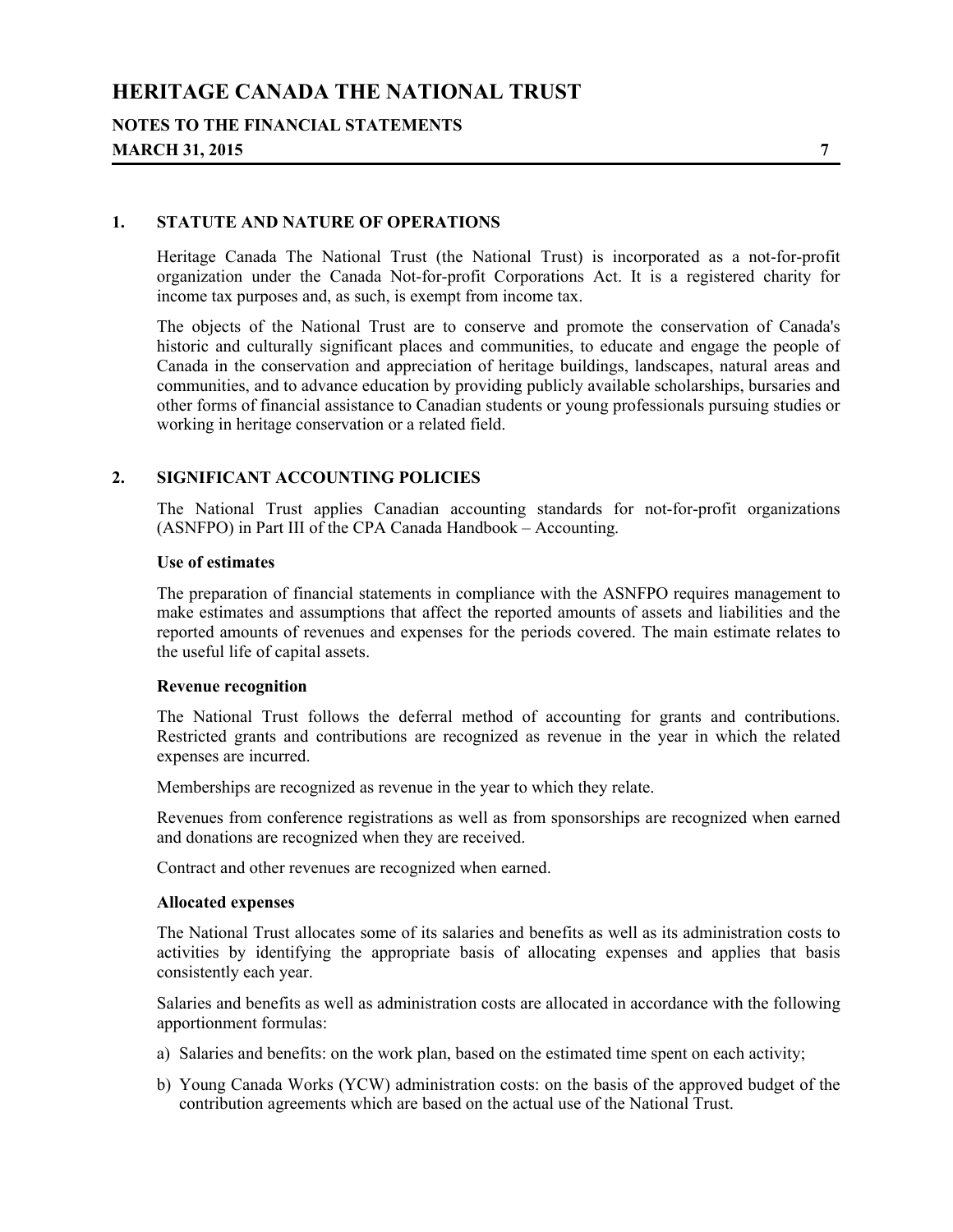## **NOTES TO THE FINANCIAL STATEMENTS MARCH 31, 2015 8**

#### **Foreign currency transactions**

The National Trust uses the temporal method to translate its foreign currency transactions.

Monetary assets and liabilities are translated at the exchange rate in effect at the balance sheet date. Other assets and liabilities are translated at the exchange rate in effect at the transaction date. Items appearing in the current year's statement of operations, except for the cost of depreciation translated at historic rate, are translated at average year rates. Exchange gains and losses are included in the statement of operations.

#### **Financial instruments**

#### *Measurement of financial instruments*

The National Trust initially measures its financial assets and financial liabilities at fair value, except for certain non-arm's length transactions.

The National Trust subsequently measures all its financial assets and financial liabilities at amortized cost, except for investments in equity instruments that are quoted in an active market, which are measured at fair value. Changes in fair value are recognized in operations.

Financial assets measured at amortized cost include cash, accounts receivable and grants receivable.

Financial liabilities measured at amortized cost include accounts payable and accrued liabilities.

Financial assets measured at fair value include investments.

#### *Impairment*

Financial assets measured at cost are tested for impairment when there are indicators of possible impairment. The National Trust determines whether a significant adverse change has occurred in the expected timing or amount of future cash flows from the financial asset. If this is the case, the carrying amount of the asset is reduced directly to the higher of the present value of the cash flows expected to be generated by holding the asset, and the amount that could be realized by selling the asset at the balance sheet date. The amount of the write-down is recognized in operations. The previously recognized impairment loss may be reversed to the extent of the improvement, provided it is no greater than the amount that would have been reported at the date of the reversal had the impairment not been recognized previously. The amount of the reversal is recognized in operations.

#### *Transaction costs*

The National Trust recognizes its transaction costs in operations in the period incurred. However, transaction costs related to financial instruments subsequently measured at amortized cost reduce the carrying amount of the financial asset or liability and are accounted for in the statement of operations using the straight-line method.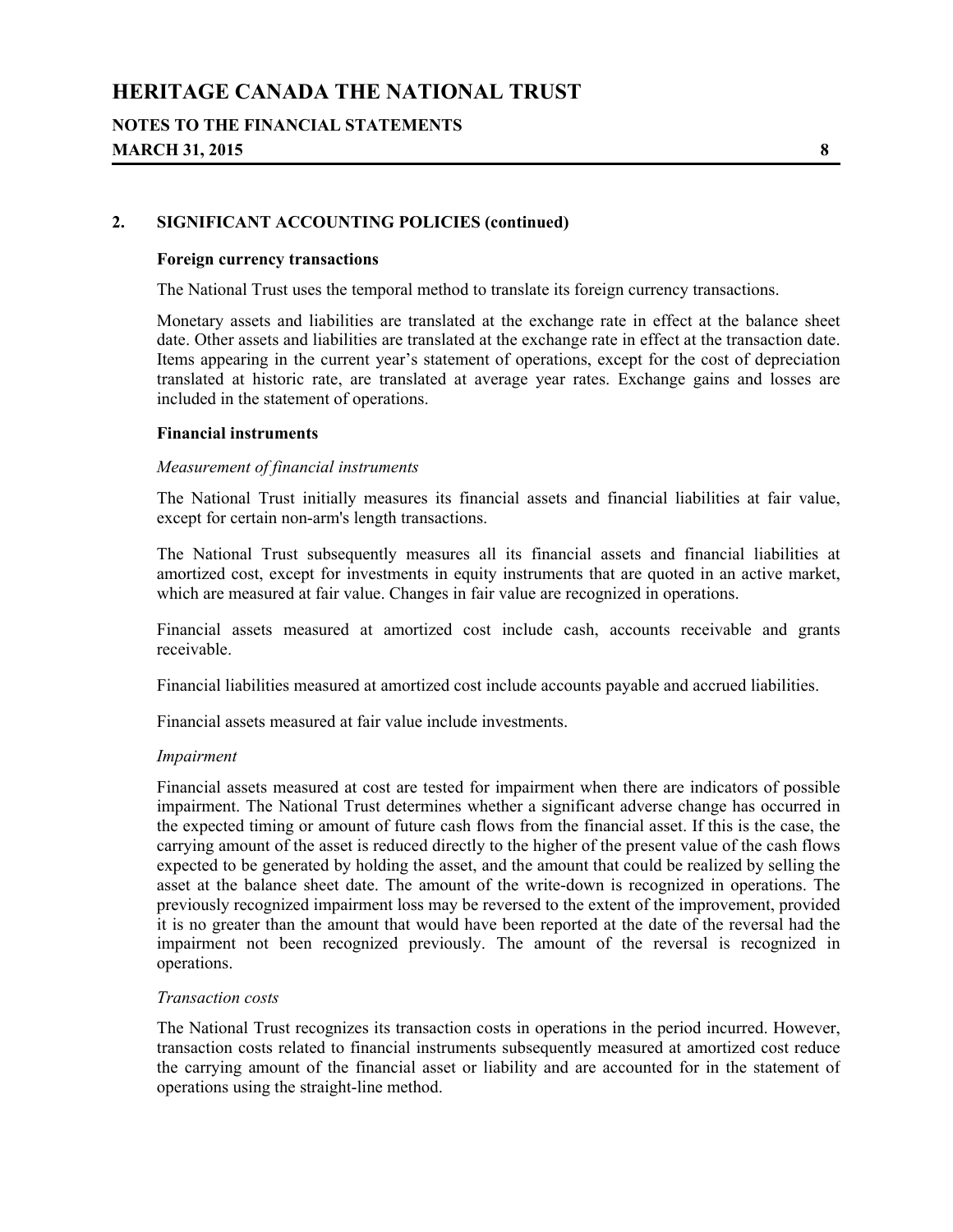## **NOTES TO THE FINANCIAL STATEMENTS MARCH 31, 2015 9**

#### **2. SIGNIFICANT ACCOUNTING POLICIES (continued)**

#### **Capital assets**

Capital assets are accounted for at cost. Amortization is calculated on their respective estimated useful life using the diminishing balance method at the following annual rates:

| Furniture and equipment | 20% |
|-------------------------|-----|
| Computer equipment      | 30% |

#### **Heritage and other properties**

Heritage and other properties are accounted for at cost. If the cost of a property exceeds its net realizable value, the cost would be reduced accordingly. No amortization of heritage and other properties is recognized in operations.

#### **Impairment of long-lived assets**

A long-lived asset is tested for impairment whenever events or changes in circumstances indicate that its carrying amount may not be recoverable. An impairment loss is recognized when the carrying amount of the asset exceeds the sum of the undiscounted cash flows resulting from its use and eventual disposition. The impairment loss is measured as the amount by which the carrying amount of the long-lived asset exceeds its fair value.

#### **3. INVESTMENT REVENUE**

|                                 | 2015            | 2014            |
|---------------------------------|-----------------|-----------------|
| Interest                        | \$<br>255,298   | \$<br>271,741   |
| Dividends                       | 273,418         | 225,618         |
| Realized gains                  | 1,328,546       | 683,200         |
| Unrealized gains                | 491,148         | 1,462,450       |
|                                 | \$<br>2,348,410 | \$<br>2,643,009 |
| <b>ACCOUNTS RECEIVABLE</b>      | 2015            | 2014            |
| Accounts receivable             | \$<br>92,294    | \$<br>40,792    |
| Harmonized Sales Tax receivable | 25,644          | 21,818          |
|                                 | 117,938         | \$<br>62,610    |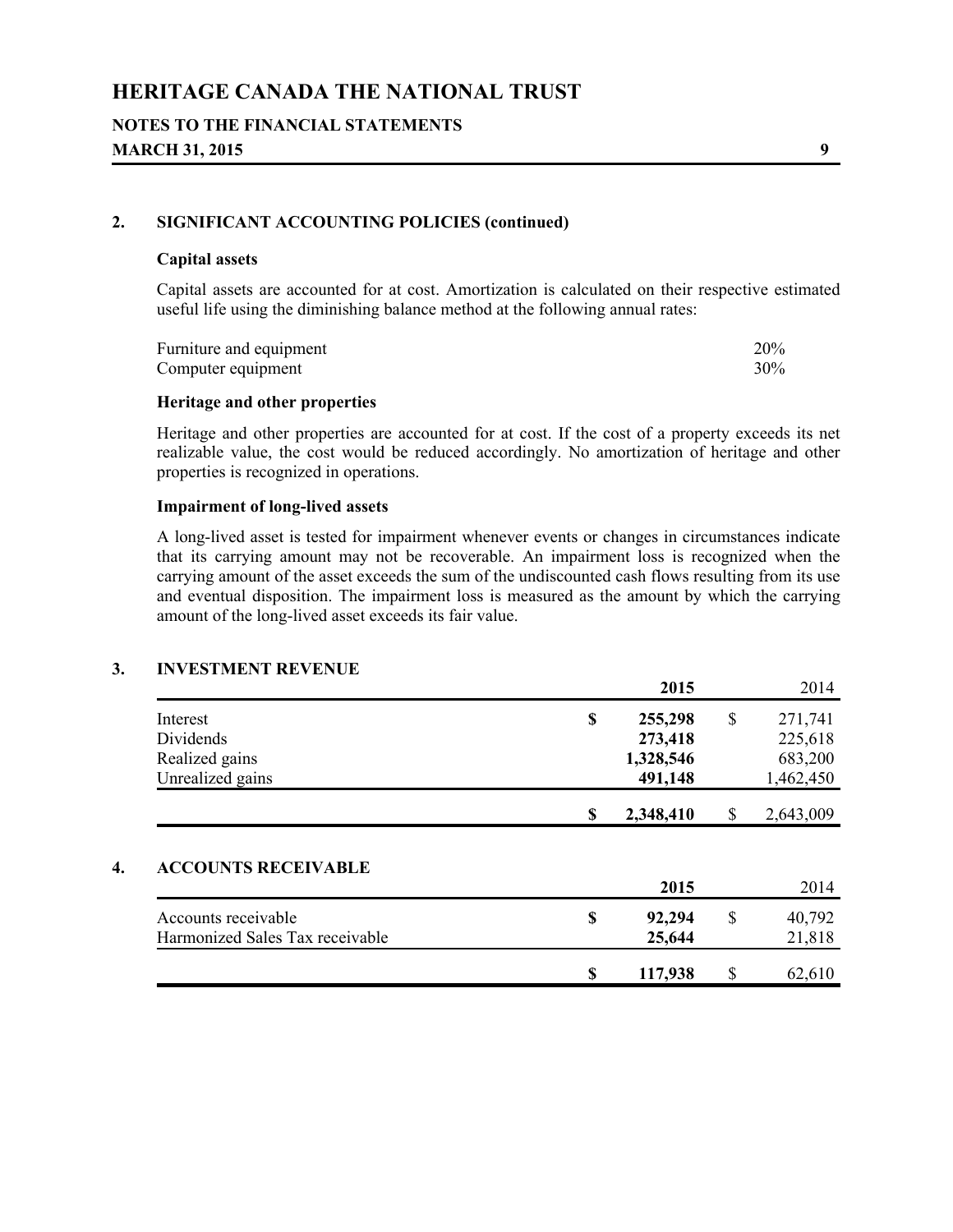# **NOTES TO THE FINANCIAL STATEMENTS**

## **MARCH 31, 2015 10**

#### **5. INVESTMENTS**

|                           |   | 2015       | 2014       |
|---------------------------|---|------------|------------|
| Cash and cash equivalents | S | 63,592     | 111,135    |
| Bond funds                |   | 8,039,427  | 7,549,845  |
| Equity instruments        |   | 12,155,993 | 11,342,459 |
|                           |   | 20,259,012 | 19,003,439 |

#### **6. CAPITAL ASSETS**

|                                               | Cost             | Accumulated<br>amortization |          | 2015             | 2014             |
|-----------------------------------------------|------------------|-----------------------------|----------|------------------|------------------|
| Furniture and equipment<br>Computer equipment | 56,797<br>35,932 | 37,785<br>22,653            | <b>S</b> | 19,012<br>13,279 | 18,700<br>12,881 |
|                                               | 92,729           | 60,438                      |          | 32,291           | 31,581           |

The total amortization expense for the year is \$10,522 (2014: \$9,053).

# **7. HERITAGE AND OTHER PROPERTIES**

|                                                                                                                            | 2015    | 2014    |
|----------------------------------------------------------------------------------------------------------------------------|---------|---------|
| 11-13 Ancien Chantier, Québec City, Québec<br>Myrtleville House, Brantford, Ontario<br>Papineau Chapel, Montebello, Québec | 150,445 | 150.445 |
|                                                                                                                            | 150,447 | 150.447 |

The Heritage properties in Brantford and Montebello are held in trust for the Crown and have no material value in these financial statements.

### **8. DEFERRED REVENUE**

|                                                                                                                   |   | 2015                            | 2014                            |
|-------------------------------------------------------------------------------------------------------------------|---|---------------------------------|---------------------------------|
| Balance, beginning of year<br>Less: Amount recognized as revenue in the year<br>Plus: Amount received in the year | S | 48,560<br>(415, 657)<br>603,862 | 56,281<br>(351, 868)<br>344,147 |
| Balance, end of year                                                                                              |   | 236,765                         | 48,560                          |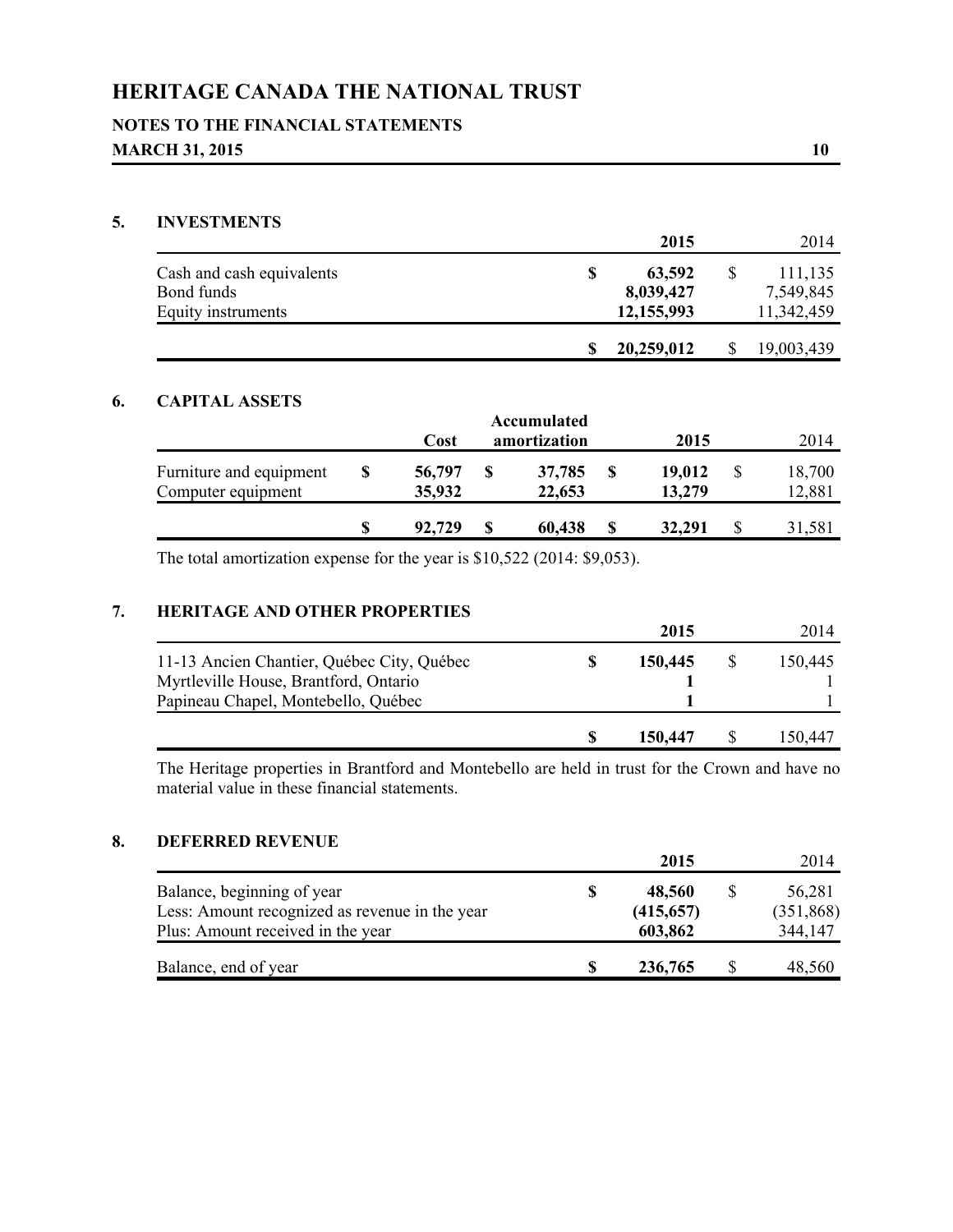# **NOTES TO THE FINANCIAL STATEMENTS**

#### **MARCH 31, 2015 11**

#### **9. INTERNAL RESTRICTIONS AND ENDOWMENT FUND**

#### **Non-endowment - Internal restrictions**

In addition to the net assets invested in capital assets and in heritage and other properties, the National Trust created the Runciman Endowment Fund for Heritage Conservation, following the sale of the Annapolis Royal property. Proceeds from the sale of the Annapolis Royal property, net of all costs incurred to purchase and maintain this property were transferred to the Fund. The amounts have been invested and net revenues and expenses related to these investments are being added to this fund, annually.

#### **Endowment**

Endowment grants totalling \$13,180,511 received from the Government of Canada are held by the National Trust and placed into securities that are authorized investments for the funds of an insurance company under the Insurance Companies Act; the revenue from the investments is used for the objects of the National Trust; and, in the event the National Trust be wound up or dissolved, the entire corpus of the endowment then existing would be transferred to Her Majesty in Right of Canada.

#### **10. YOUNG CANADA WORKS (YCW)**

In accordance with the requirements of the Department of Canadian Heritage, the expenditures for the Young Canada Works project are as follows:

|                                                         |   | 2015    | 2014    |
|---------------------------------------------------------|---|---------|---------|
| Contributions to employers - YCW in Heritage            |   |         |         |
| Organizations                                           | S | 206,170 | 202,930 |
| Contributions to employers - YCW at Building Careers in |   |         |         |
| Heritage                                                |   | 40,000  | 30,000  |
| Administration costs                                    |   | 41,020  | 41,020  |
|                                                         |   |         |         |
|                                                         | S | 287,190 | 273,950 |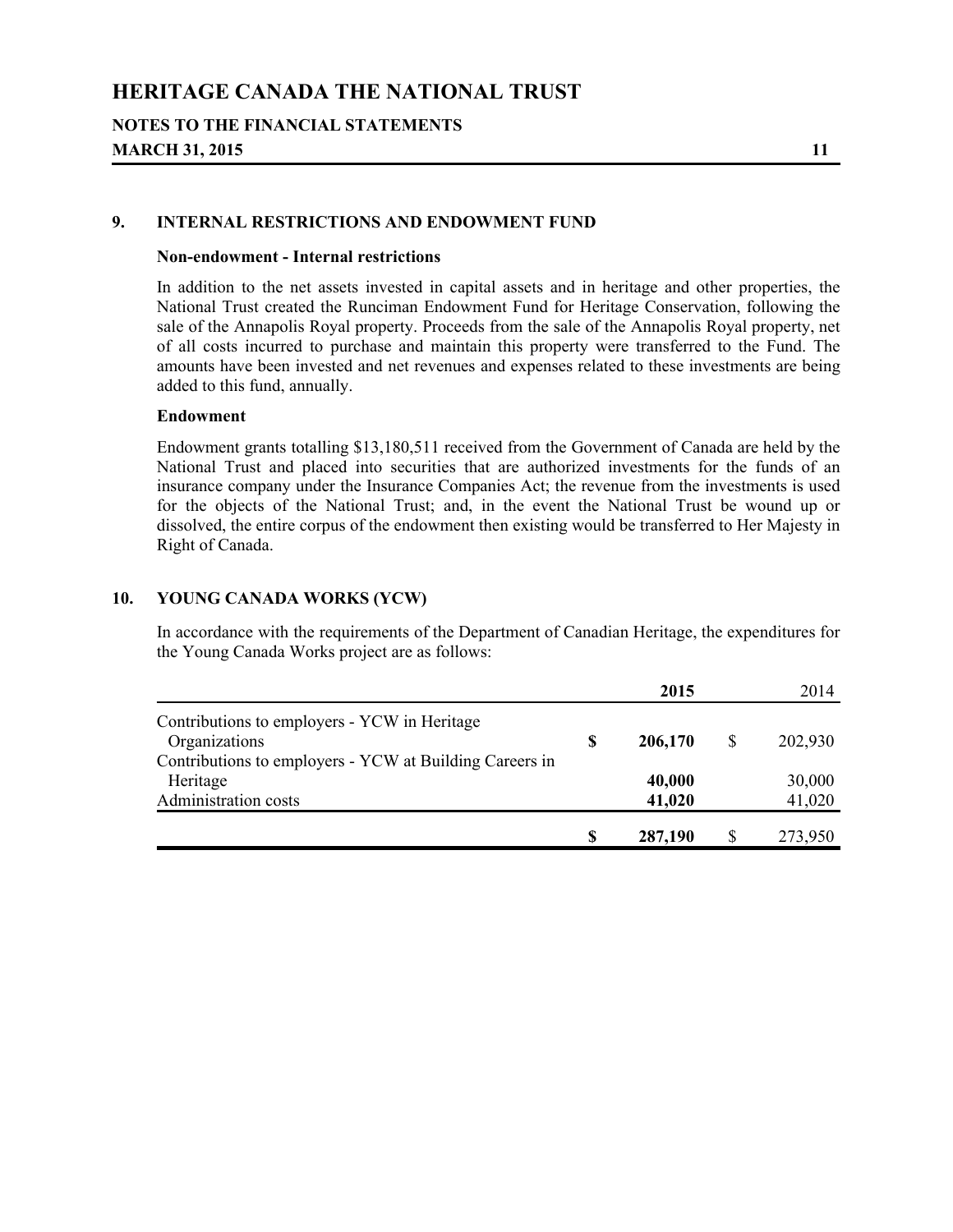# **NOTES TO THE FINANCIAL STATEMENTS**

### **MARCH 31, 2015 12**

#### **11. ALLOCATED EXPENSES**

Salaries and benefits are allocated to activities as follows:

|                                             | 2015          | 2014          |
|---------------------------------------------|---------------|---------------|
| Programs (leadership, policy, regeneration) | \$<br>420,811 | \$<br>304,687 |
| YCW                                         | 33,760        | 34,817        |
| Management and administration               | 106,640       | 99,435        |
| Property                                    | 8,471         | 11,489        |
| Communications                              | 109,923       | 129,630       |
| Governance                                  | 54,667        | 58,008        |
| Publications                                | 54,565        | 53,272        |
|                                             | \$<br>788,837 | \$<br>691,338 |

In addition, administration costs for a total amount of \$4,434 (2014: \$2,098) from the line item "Management and administration" and \$719 (2014: \$335) from line item "Property" have been reallocated to the YCW Program.

Also, an amount of \$3,654 of administration costs was reallocated from "Property" to "Programs (leadership, policy, regeneration)".

### **12. FINANCIAL INSTRUMENTS**

#### **Investment risk**

Investment in financial instruments renders the National Trust subject to investment risks. These include the risks arising from changes in interest rates, in rates of exchange for foreign currency, and in equity markets both domestic and foreign. They also include the risks arising from the failure of a party to a financial instrument to discharge an obligation when it is due.

The National Trust follows investment policies and practices to control the amount of risk to which it is exposed. The investment practices of the National Trust are designed to avoid undue risk of loss or impairment of assets and to provide a reasonable expectation of fair return given the nature of the investments. The maximum investment risk to the National Trust is represented by the market value of the investments.

#### **Currency risk**

Currency risk is the risk that the fair value or future cash flows of a financial instrument will fluctuate because of changes in foreign exchange rates. As at March 31, 2015, assets include investments of \$1,754,099 (2014: \$2,829,189) in International Equity Units and investments of \$1,380,124 (2014: \$2,674,903) in U.S. Equities, which have been converted into Canadian dollars.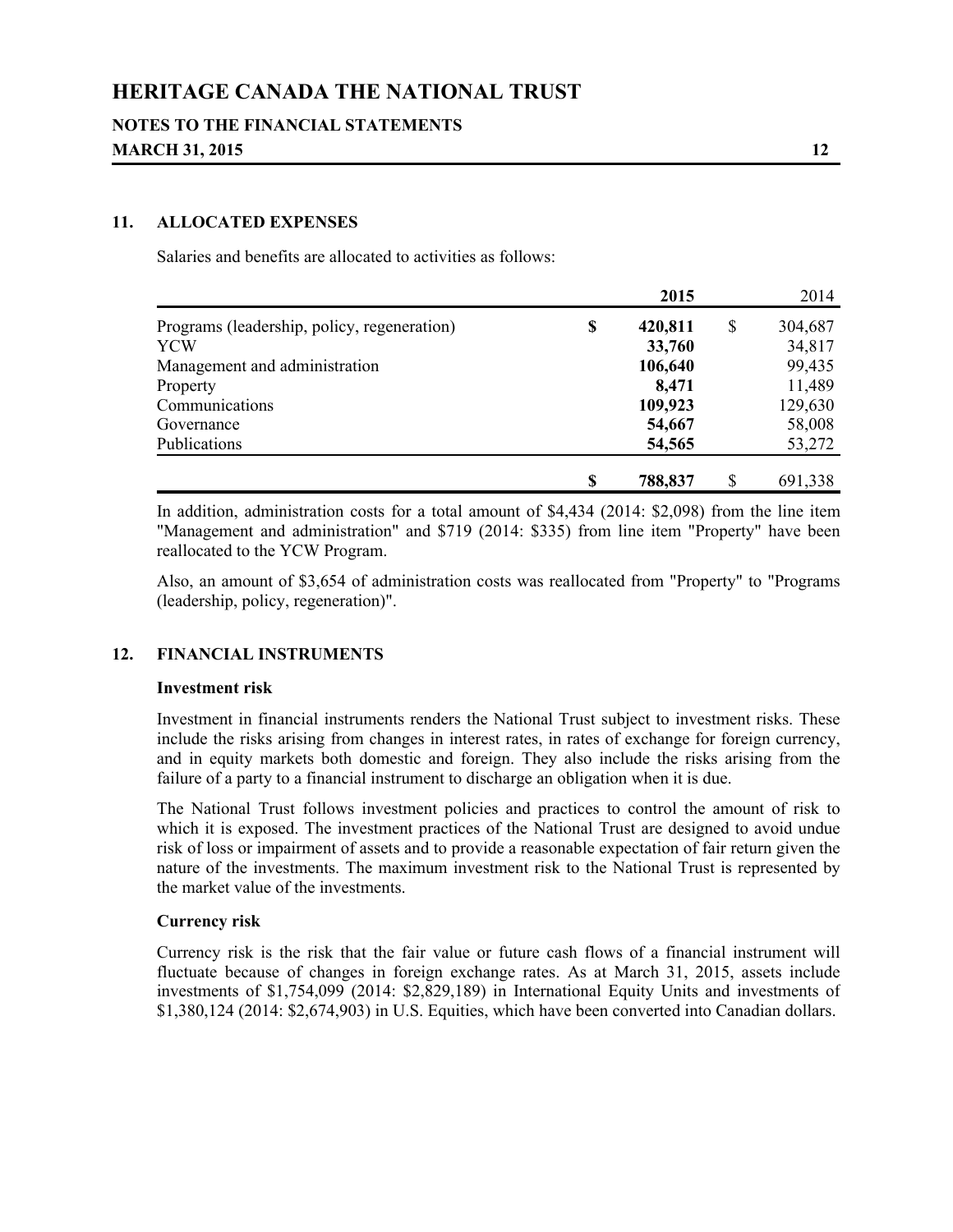## **NOTES TO THE FINANCIAL STATEMENTS MARCH 31, 2015 13**

#### **12. FINANCIAL INSTRUMENTS (continued)**

#### **Concentration risk**

Concentration of risk exists when a significant proportion of the portfolio is invested in securities with similar characteristics and/or subject to similar economic, political and other conditions that may prevail. The following allocation of funds, described below, is in accordance with the diversification guidelines and investment objectives stated in the National Trust's Investment Policy.

|                                              | 2015    | 2014    |
|----------------------------------------------|---------|---------|
| Cash and cash equivalents                    | $0.3\%$ | $0.6\%$ |
| <b>B</b> onds                                |         |         |
| Corporate                                    | 29.9    | 25.6    |
| Federal and provincial governments and other | 9.8     | 14.1    |
| Total bonds                                  | 39.7    | 39.7    |
| Canadian equity instruments                  |         |         |
| Canadian Units                               | 0.0     | 0.7     |
| <b>Canadian Pooled Fund Units</b>            | 28.6    | 30.0    |
| Total Canadian equity instruments            | 28.6    | 30.7    |
| Foreign equity instruments                   |         |         |
| <b>International Segregated Fund</b>         | 8.7     | 14.9    |
| U.S. Segregated Fund                         | 6.8     | 14.1    |
| <b>Global Pooled Fund Units</b>              | 15.9    | 0.0     |
| Total foreign equity instruments             | 31.4    | 29.0    |
| Total equity instruments                     | 60.0    | 59.7    |
| Total investments                            | 100.0 % | 100.0 % |